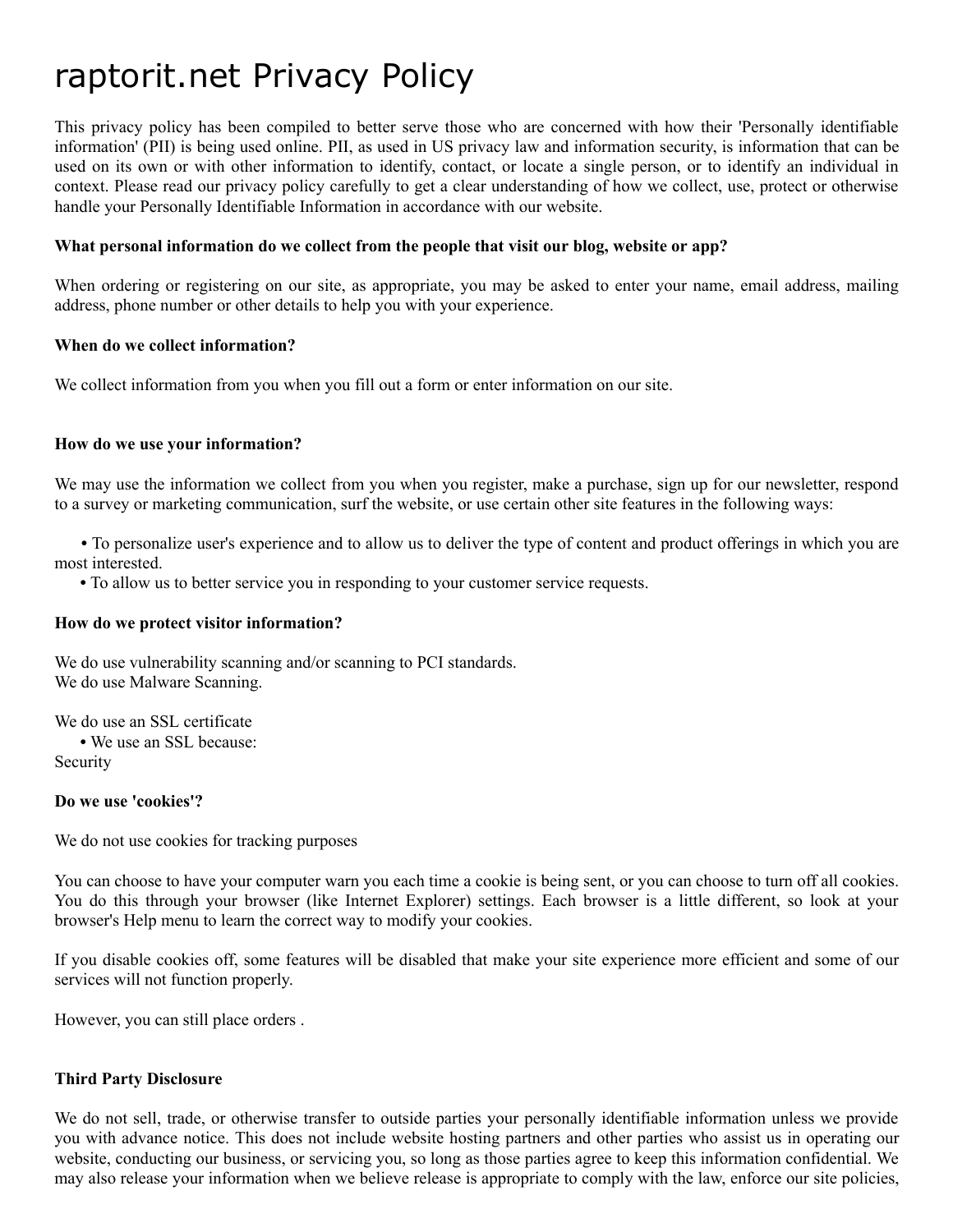or protect ours or others' rights, property, or safety.

However, non-personally identifiable visitor information may be provided to other parties for marketing, advertising, or other uses.

# **Third party links**

Occasionally, at our discretion, we may include or offer third party products or services on our website. These third party sites have separate and independent privacy policies. We therefore have no responsibility or liability for the content and activities of these linked sites. Nonetheless, we seek to protect the integrity of our site and welcome any feedback about these sites.

## **Google**

Google's advertising requirements can be summed up by Google's Advertising Principles. They are put in place to provide a positive experience for users. https://support.google.com/adwordspolicy/answer/1316548?hl=en

We have not enabled Google AdSense on our site but we may do so in the future.

## **California Online Privacy Protection Act**

CalOPPA is the first state law in the nation to require commercial websites and online services to post a privacy policy. The law's reach stretches well beyond California to require a person or company in the United States (and conceivably the world) that operates websites collecting personally identifiable information from California consumers to post a conspicuous privacy policy on its website stating exactly the information being collected and those individuals with whom it is being shared, and to comply with this policy. - See more at: http://consumercal.org/california-online-privacyprotection-act-caloppa/#sthash.0FdRbT51.dpuf

## **According to CalOPPA we agree to the following:**

Users can visit our site anonymously

Once this privacy policy is created, we will add a link to it on our home page, or as a minimum on the first significant page after entering our website.

Our Privacy Policy link includes the word 'Privacy', and can be easily be found on the page specified above.

Users will be notified of any privacy policy changes:

- **•** On our Privacy Policy Page
- Users are able to change their personal information:
	- **•** By calling us

## **How does our site handle do not track signals?**

We honor do not track signals and do not track, plant cookies, or use advertising when a Do Not Track (DNT) browser mechanism is in place.

## **Does our site allow third party behavioral tracking?**

It's also important to note that we do not allow third party behavioral tracking

# **COPPA (Children Online Privacy Protection Act)**

When it comes to the collection of personal information from children under 13, the Children's Online Privacy Protection Act (COPPA) puts parents in control. The Federal Trade Commission, the nation's consumer protection agency, enforces the COPPA Rule, which spells out what operators of websites and online services must do to protect children's privacy and safety online.

We do not specifically market to children under 13.

## **Fair Information Practices**